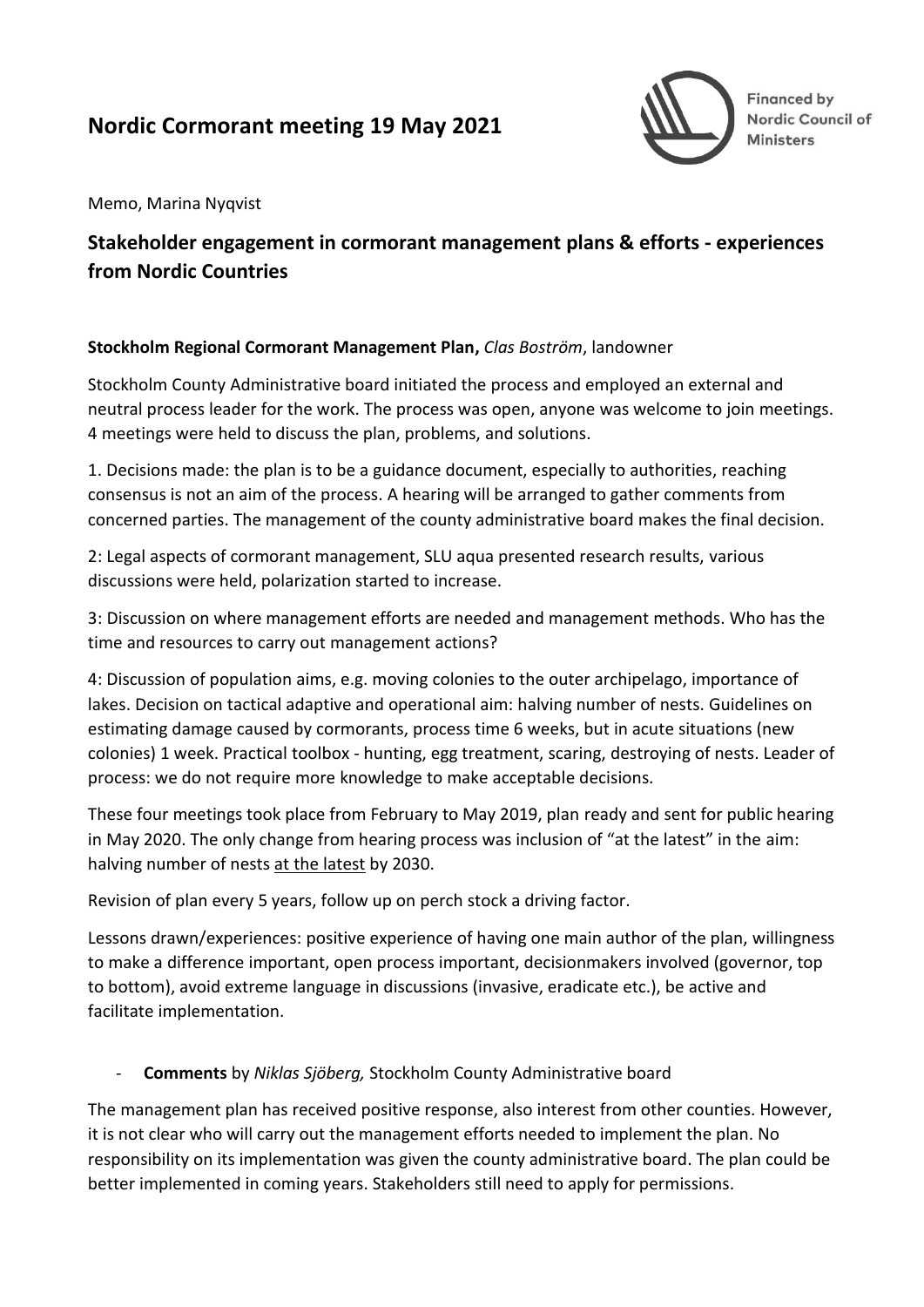The County Administrative board is now as a coordinating authority planning to appoint a 'fisheries promoting group' (e.g. made up by members of the previous FLAG group in Stockholm) to plan how to implement actions.

Discussion on implementation of the plan: In Stockholm a permit to shoot 1900 birds was given, decision supported by a draft of the plan.

## **The Ostrobotnian Regional Cormorant Management Plan,** *Marina Nyqvist,* Ostrobothnian Fisheries Association

Ministry of Environment gave regional cormorant working groups the mandate to write management plans for their regions (if necessary) in 2016. The ostrobothnian group is an open regional group (> 30 members), a sub-group established to write the plan in 2017, 10 + meetings to discuss the plan, division of the writing tasks, ie. many authors. A Nordic research seminar was held to gather research information (establish joint knowledge base).

Work progressed well until the very end, major disagreement on majority decisions vs consensus (population aims, management efforts). This led to the withdrawal of environmental associations from the group, and them attaching dissenting opinions to the plan.

Aim of plan to act as a supporting document for applicants and for licensing authorities. Applicants have referred to the plan in several applications, but the licensing authorities have not yet considered it in their decisions, as it is not seen as a unanimous plan nor is it legally binding.

Lessons drawn/experiences: mistake not to discuss consensus vs. majority decisions at the beginning of the process, stakeholders need to take an active role, improved communication between stakeholders and licensing authorities and the ministry needed.

## - **Comments** by *Mari Pohja-Mykrä,* South Western Finland Regional work group

There are three regional groups in Finland, only Ostrobothnian group has made a management plans. The South Western group meets every 6 months, it is a good platform to share recent research findings. Shared knowledge base is important among stakeholders. Need for active participation, the collaboration provides process responsibility and ownership, supporting adaptive governance.

Authorities have recently prepared a good webpage with guidance on how to make an adequate application. This is a key step towards a common language. One problem is that the language of authorities', i.e. biotechnological or ecological discourse, dominates discussion, there is a need to disseminate information in a format that is easy to understand by anyone not familiar with ecological or administrative language. Next step needed is to build tools to interpret local level knowledge and to meet local stakeholders (fishers) for real, and their response to the problem.

## **Stakeholder engagement in the Danish National Management Plan**, *Knud Flensted*, Nature conservation advisor at Bird Life Denmark

Key to some success in Denmark on dealing with the cormorant conflict has been not to focus on the number of birds but on identifying the damage caused by cormorants and where it is, and how to prevent the damages. From a bird conservationist's view, it is not acceptable to eradicate a bird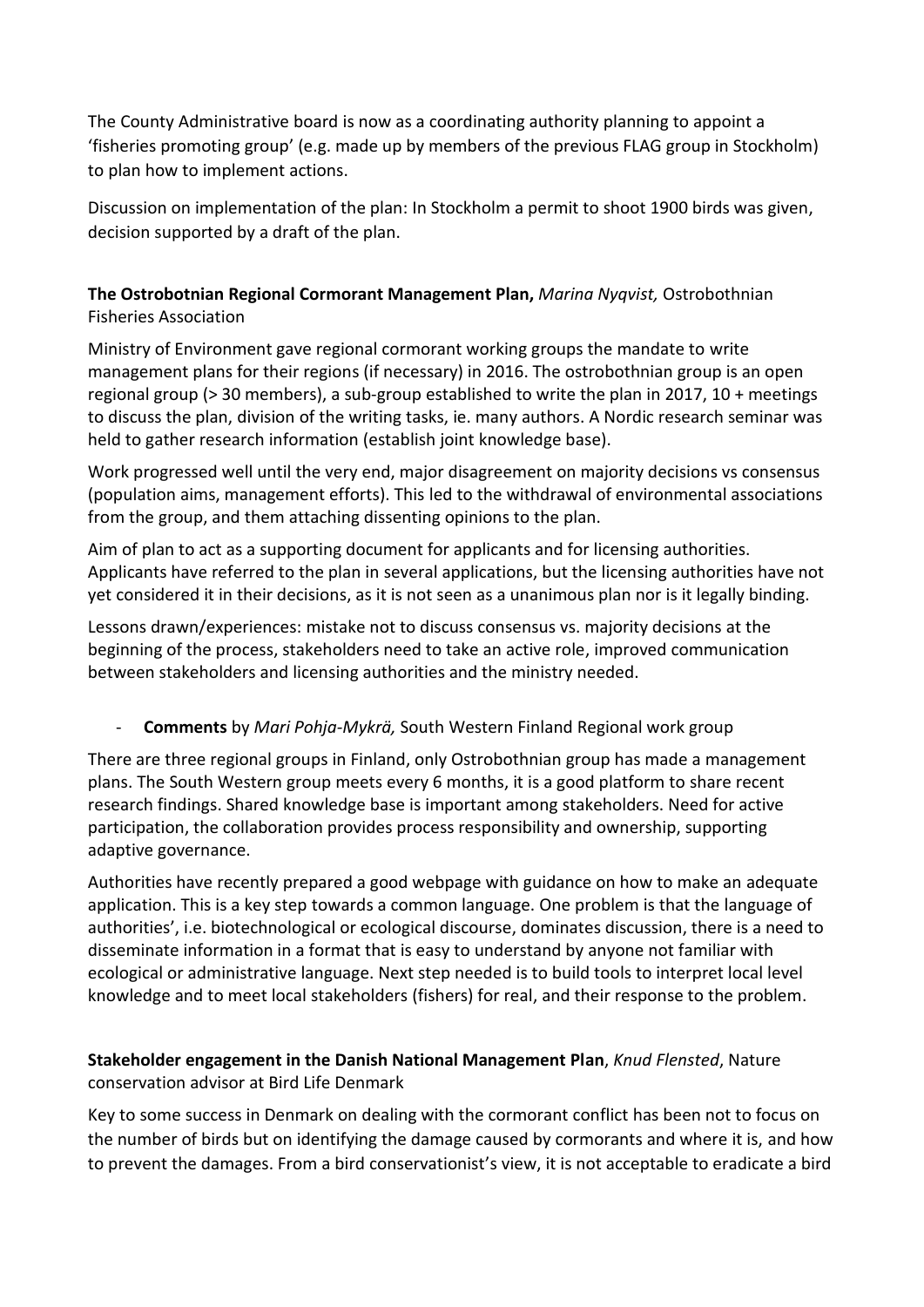species, which was a proposal from the beginning. Bird Life partners feel that problems with cormorants should be solved on a local level where the damages occur, not reducing the whole population. Documentation from case to case still needed, identifying the problem and solutions. Local problems, solutions should be local. Identifying the most important problems, not fixing the problem everywhere.

Fishermen wanting more fish and less cormorants is a political issue to solve.

Working group in cormorants set up 20 years ago, which lead to better communication between stakeholders. This has been very positive and have sustained a good relationship. When regular meetings and discussions are not held, it becomes more difficult to get agreements. The more dialogue you have, the higher are the chances of agreements.

The updated management plan (coming into force later this year after a public hearing), is probably the first plan not receiving consensus, or close to consensus. This is likely due to that fewer meetings have been held.

Lessons learned: regular meetings and direct communication between stakeholders very important, time is needed to get come to agreements.

## **Joint discussion on the cases**

Comment by Pekka Salmi on reaching consensus in a working group. The last Finnish national cormorant Group was ordered to reach a unanimous report and did not go very far in managing the conflict. Launching the regional cormorant working groups was a novelty, but these groups (or their management plans) were not given real power to handle the local conflict situations.

Lasse Peltonen: neutral third-party process leader in Sweden very interesting, conflict management is not only on facilitating meetings, but also on the operational decision rules, can someone have veto power, majority decisions? What is the authority/concrete mandate/decisionmaking of a group?

Niels Jepsen: Number of nests are not important for each local fish stocks, the most important factor is the number of predating cormorants daily in the area, which is not reflected necessarily in number of nests. On a larger scale, nests can be used to see development of the total population.

Magnus Eliasson: There is a problem with Swedish and Finnish authorities and courts, have a problem with accepting results from studies on cormorant predation and effects of fisheries from other countries. Researchers must repeat the same studies in every country, it is frustrating and time consuming. This problem should be solved in a Nordic cooperation, as it may have to do with the legal systems. Burden of proof needed for management purposes.

Clas Boström: In five court cases in Sweden information from other countries has been used.

Caroline Vestergaard Mikkelsen: We have aimed to make the management plan in Denmark as adaptive as possible. The ministry decides what changes can be accepted before it is sent to a public hearing.

Per Risberg: Hunting legislation changes in Sweden under way will allow anyone with a hunting license to shoot cormorants without specific prior permit to prevent damages on fish. Conditions:

not closer than 300 m distance from cormorants' nests Aug-Feb,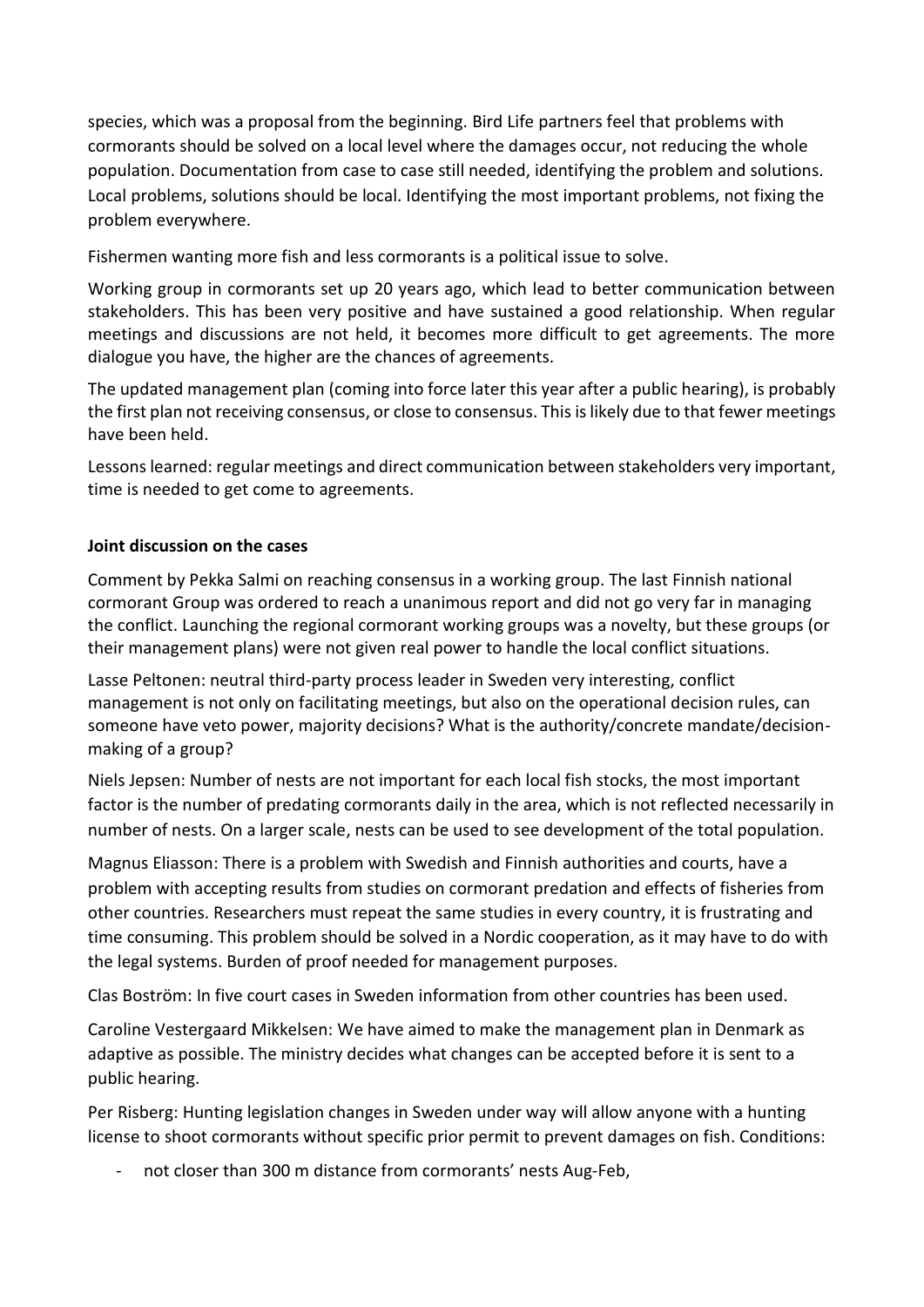- within a distance of 300 m to fyke nets and nets, Aug Feb,
- within 300 m from release place for fish stocking (7 d before and after stocking), June-July
- within 300 m from protected fish areas Aug-Feb

#### [https://www.riksdagen.se/sv/dokument-lagar/dokument/svensk-](https://www.riksdagen.se/sv/dokument-lagar/dokument/svensk-forfattningssamling/jaktforordning-1987905_sfs-1987-905)

[forfattningssamling/jaktforordning-1987905\\_sfs-1987-905](https://www.riksdagen.se/sv/dokument-lagar/dokument/svensk-forfattningssamling/jaktforordning-1987905_sfs-1987-905) - see Bilaga ("Annex") 4, punkt 19. Valid from 1 July2021.

#### **Discussion of next steps and towards the final Meeting**

Interim ideas & priority topics emerging from the process on 1) Co-operation between Nordic authorities – Sharing lessons between countries; 2) Nordic Research Collaboration on Cormorants – key focus areas for the future  $\rightarrow$  These will inform/ be shared/presented in the final meeting

Aims, preparation and planned activities, practicalities

- Aim is for authorities to collaborate
- We need to discuss who is responsible, the question of responsibility needs to be raised to the correct level.
- The issue concerns all of EU, but this will be from Nordic collaboration

#### In between meetings

- Documentation of meeting & discussions
- Develop the Final report of the process jointly with participants
	- o recommendations arising from NGO engagement involvement of stakeholders

### Final meeting

- EU commission representative discuss cross-border regulation of Cormorants in EU, regulatory options, the Nordic/Baltic contribution to EU cormorant management
- Nordic council of ministers discuss Cormorants on the Nordic agenda (e.g. sustainable bioeconomy)
- Suggested dates and place for the final meeting was **9-11 November 2021 in Mariehamn, Åland Islands**. The fisheries group of the Nordic Council of Ministers is meeting in Mariehamn during the same dates, and the plan is for a joint session to discuss needs for further collaboration and funding.
- Dr Nicola Notoro, Head of Nature Protection unit at DG Environment/EU commission has been invited. (Response received later in July, Micheal O'Briain will representent the Nature unit, but through virtual participation.

#### Finalize output of process

Integrate output of final meeting, report on the series, with recommendations on: Joint opportunities for Cormorant management in the Nordic Countries – management and research considerations. Circulation / publication / media?